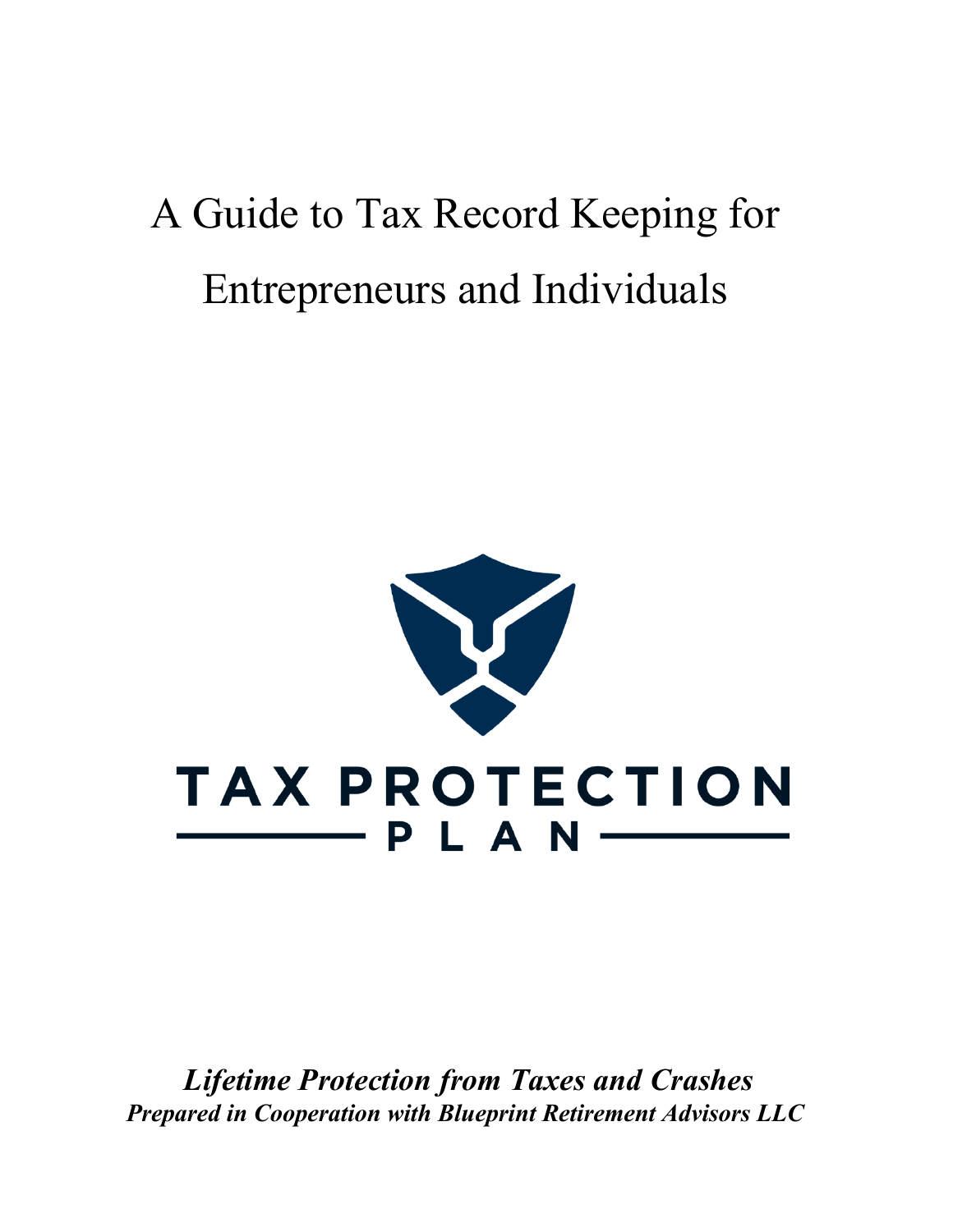When it comes to storing your tax records, there are two questions you absolutely must answer.

- 1. What exactly do you need to keep?
- 2. How long is long enough?

Let's face it, you're not exactly going to be reading these documents for fun. You're retaining these records in case you ever have to answer uncomfortable questions from the IRS. Audits are no fun, right?

The advisors at Tax Protection Plan have worked with entrepreneurs and individuals for over 3 decades and one thing has become clear. When it comes to tax records it's always best to be over-prepared.

It is also clear that record keeping can be confusing and stressful for many small business owners. They would rather focus on growing the business than taking care of little details like keeping records.

That's why we've put together this short, simple guide for you.

This guide will tell you what you need to retain, and for how long... on both the business and personal side.

It's important to note that this guide covers the most common records but it still isn't 100% inclusive of every possible requirement. It's a great starting point. That said, be sure to review this with your CPA to make sure they are maintaining the proper records related to any special situation tax-strategies you're following.

Also possible, this list may look burdensome to entrepreneurs and individuals who don't have a passion for meticulous record keeping. And that's ok!

Rather than wrestling with this on your own, we recommend bringing the list to your accountant or bookkeeper. Once you're on the same page with your financial team, you'll be able sleep well at night trusting that you're covered and organized in case you ever face an audit.

With that settled, you can get back to doing what you do best: growing your business.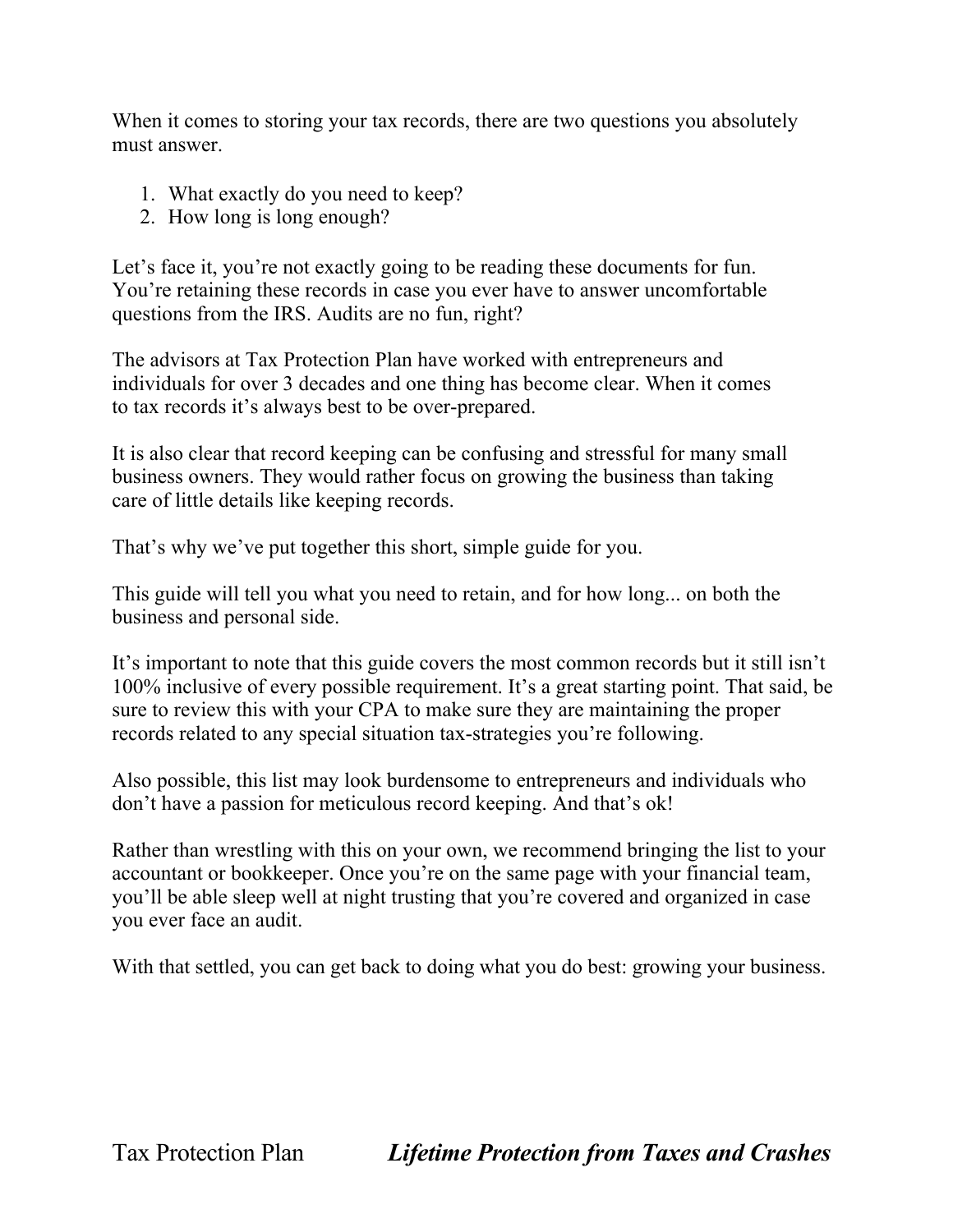## US Federal Tax Law – Small Business Record Keeping

U.S. federal tax law requires you to maintain copies of all tax returns and supporting documents for three years. This is called the "three-year law" and leads many people to believe they're safe provided they keep these documents for a full three years. But don't stop reading here!

If the IRS believes you have significantly underreported your income (by 25 percent or more), they may go back six years in an audit.

This is why we believe it's better to be over-prepared when it comes to tax records. Nobody wants to face an audit. Ever! Yet, the better and more complete your tax records, the easier it will be to breeze through an audit if it does come.

When it comes to your taxes, we want you to be as safe as possible. We want you to rest easy knowing you have done everything you can to protect yourself from recordkeeping mistakes and poor audit consequences.

To make that happen we've categorized the record keeping requirements and timeframes based on Business or Personal taxes. As you work through this resource, we recommend taking a moment to check your records to see what you have at your disposal, and what you need to collect in order to get this document plan started!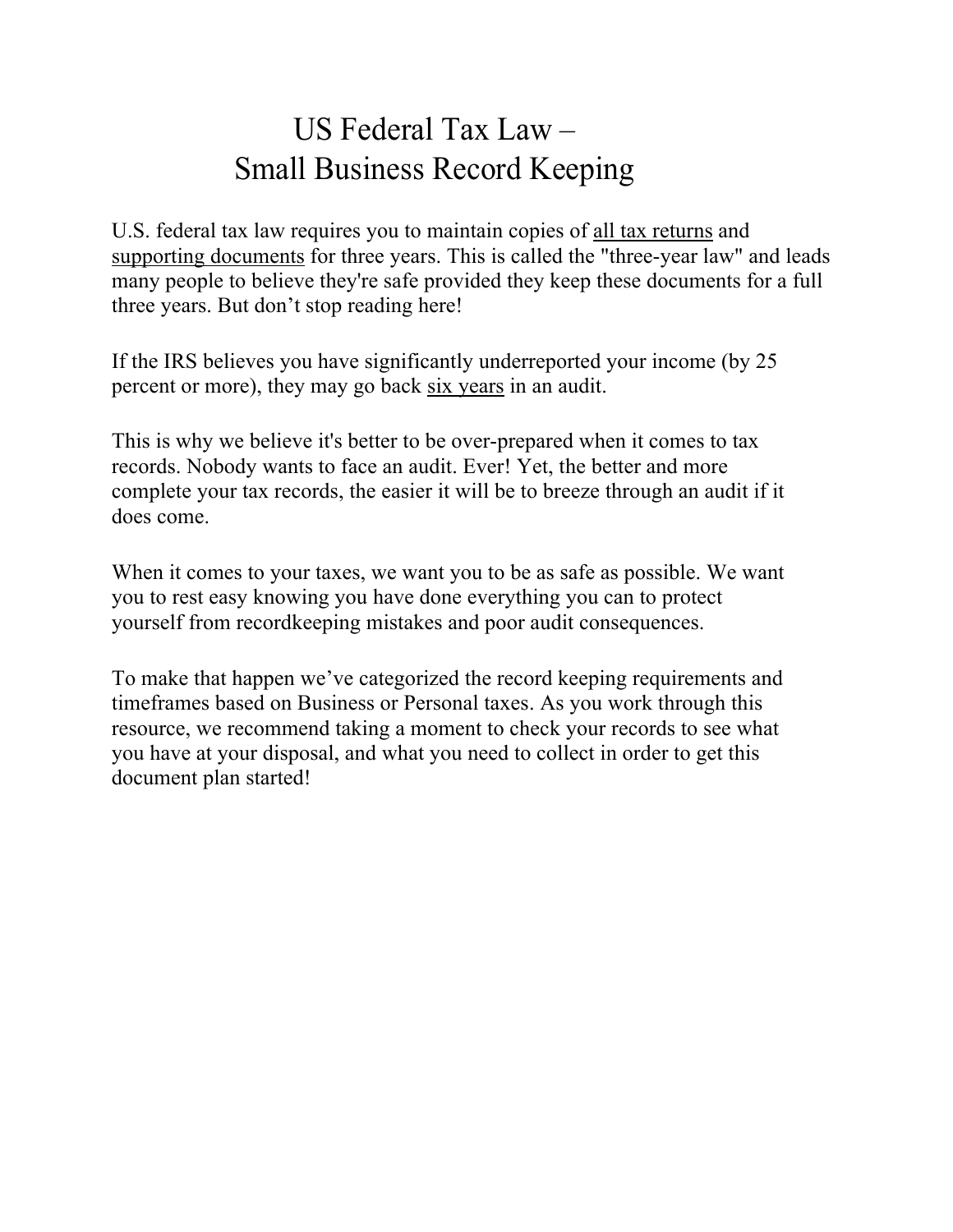#### Creating a Backup Set of Records – Storing Them Electronically

No single storage method is perfect by itself. Redundancy is the key!

Fortunately, modern technology makes keeping a second set of records is easier than ever. Your financial institutions almost always offer you the tools to download electronic copies of your account documents and statements.

The key word here is download. Don't rely just on their electronic records storage. Companies change and their retention policies could change too. We recommend downloading these documents and storing them electronically.

Records that should be backed up include investment and bank statements, tax returns, insurance policies, trust documents, powers of attorney, etc.

Records that are typically only available on paper should be scanned into .pdf files for easy access and reading in the future.

When you have completed the task of assembling these documents you have several (low cost) options for storage. Keeping these records on a home computer is of limited value. Using detachable tools like hard drives and thumb drives are an excellent way to accomplish this goal.

But don't stop there! No matter how you keep these documents at *CAUTION: Identity theft is a serious threat in today's world, and it is important to take every precaution to avoid it. After it is no longer necessary to retain your tax records, financial statements, or any other documents with your personal information, you should dispose of these records by shredding them. Do not dispose of any business or personal finance records by simply throwing them away in the trash.*

home, we recommend at least one thumb drive that can be stored off-site with a family member, friend, or safe deposit box. This extra back-up serves as a simple version of fire insurance! Think about it!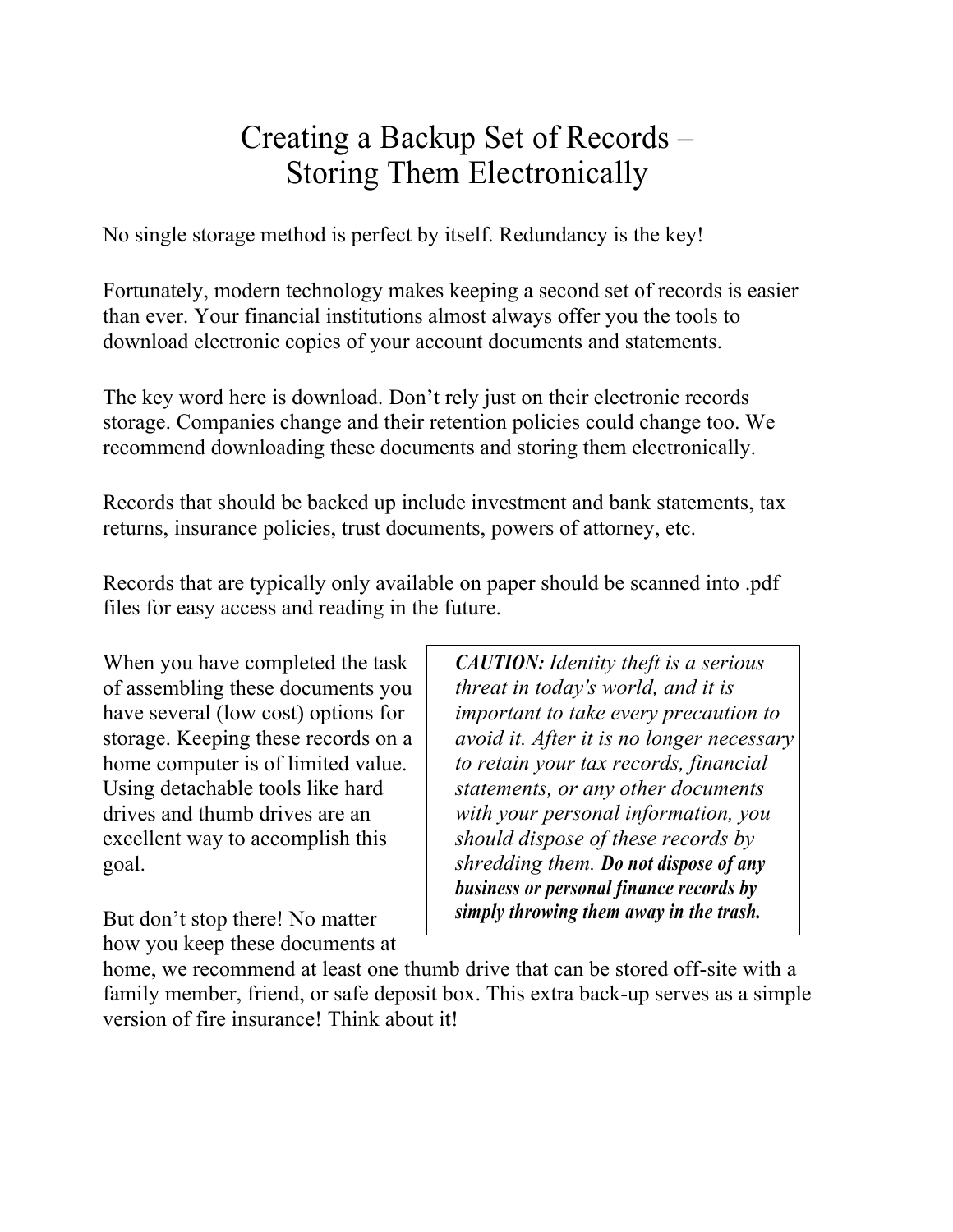Of course, you can also consider having an additional backup in the cloud. With an online cloud storage backup, your files are stored on remote servers. This is a very reliable way not only store, but access your records whenever needed.

Choose the best tools for you but remember, doing nothing is not a good option!

# BUSINESS FINANCES

#### 1-Year Documents:

- $\bullet$  Correspondence with Customers and Vendors
- Duplicate Deposit Slips
- l Purchase Orders (Other than Purchasing Department Copy)
- Receiving Sheets
- Requisitions
- $\bullet$  Stenographer's Notebooks
- Stockroom Withdrawal Forms
- Phone Call Log-Books

## 3-Year Documents

- l Employee Personnel Records (after Termination)
- **•** Employment Applications
- Expired Insurance Policies
- **C** General Correspondence
- $\bullet$  Internal Audit Reports
- $\bullet$  Internal Reports
- **Petty Cash Vouchers**
- **Physical Inventory Tags**
- $\bullet$  Savings Bond Registration Records of Employees
- **Time-Cards for Hourly Employees**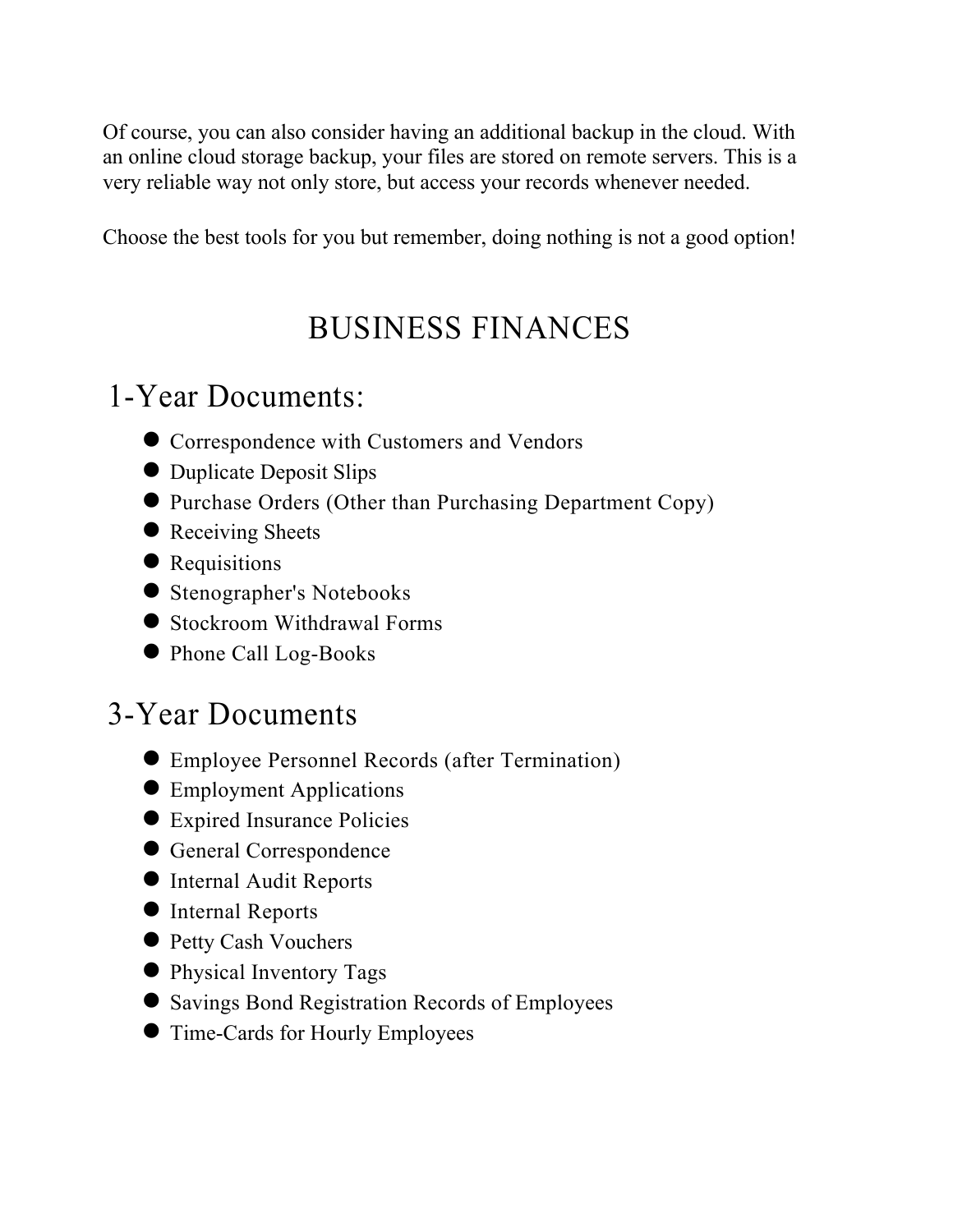#### 6-Year Documents

- Accident Reports, Claims Correspondence
- $\bullet$  Accounts Payable Ledgers and Schedules
- l Accounts Receivable Ledgers and Schedules
- Bank Statements and Reconciliations
- Cancelled Checks
- Cancelled Stock and Bond Certificates
- Employment Tax Records
- l Expense Analysis and Expense Distribution Schedules
- Expired Contracts, Leases
- Expired Option Records
- $\bullet$  Inventories of Products, Materials, Supplies
- $\bullet$  Invoices to Customers
- Notes Receivable Ledgers, Schedules
- l Payroll Records and Summaries
- Payments to Pensioners
- Plant Cost Ledgers
- **Copies of Purchase Orders**
- $\bullet$  Sales Records
- Subsidiary Ledgers
- **Time Books**
- **Travel and Entertainment Records**
- l Vouchers for Payments to Vendors, Employees, etc.
- Voucher Register, Schedules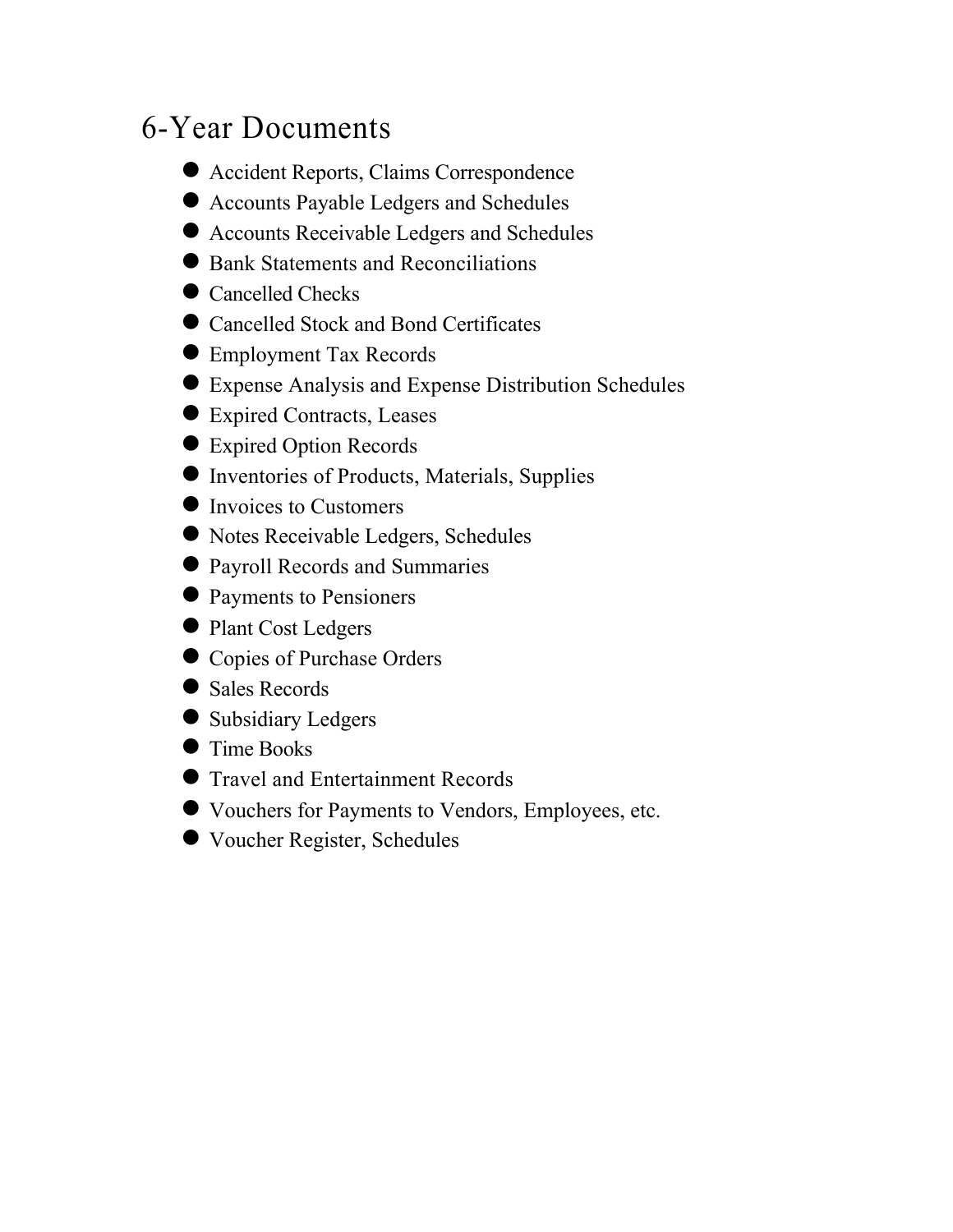## Forever Documents

*(While federal guidelines do not require you to keep tax records "forever," in many cases there will be other reasons you'll want to retain these documents indefinitely).*

- l Audit Reports from CPAs/Accountants
- Cancelled Checks for Important Payments (Especially Tax Payments)
- Cash Books, Charts of Accounts
- Contracts, Leases Currently in Effect
- Corporate Documents (Incorporation, Charter, By-laws, etc.)
- **Documents Substantiating Fixed Asset Additions**
- $\bullet$  Deeds
- Depreciation Schedules
- l Financial Statements (Year End)
- l General and Private Ledgers, Year End Trial Balances
- $\bullet$  Insurance Records, Current Accident Reports, Claims, Policies
- **The Investment Trade Confirmations**
- **IRS Revenue Agents' Reports**
- $\bullet$  Journals
- Legal Records, Correspondence and Other Important Matters
- Minute Books of Directors and Stockholders
- Mortgages, Bills of Sale
- **Property Appraisals by Outside Appraisers**
- **Property Records**
- Retirement and Pension Records
- **Tax Returns and Worksheets**
- **Trademark and Patent Registrations**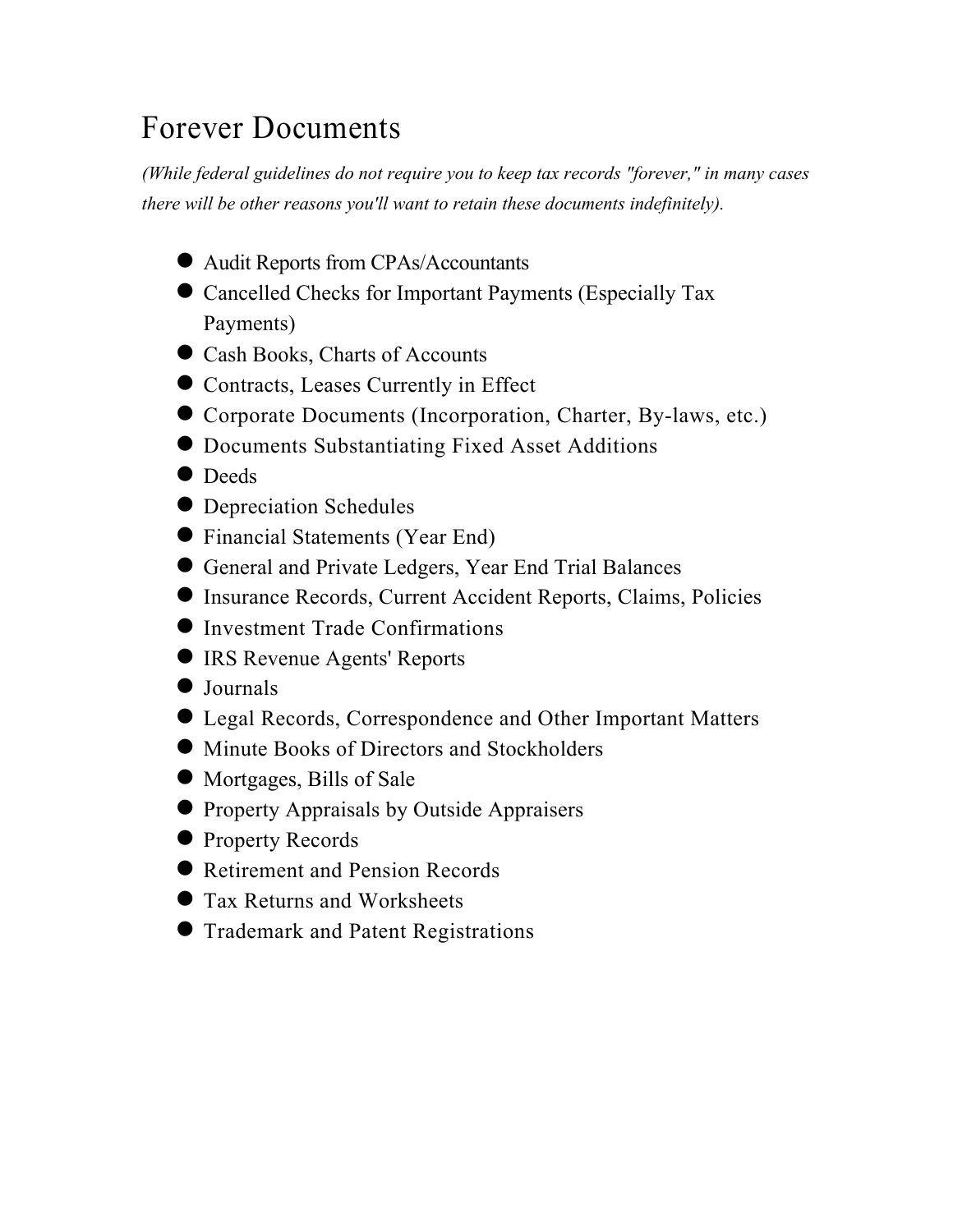# PERSONAL FINANCES

## 1-Year Documents

- Bank Statements
- Paycheck Stubs (Reconcile with W-2)
- Canceled Checks
- l Monthly and Quarterly Mutual Fund and Retirement Contribution Statements (Reconcile with Year-end Statement)

## 3-Year Documents

- Credit Card Statements
- l Medical Bills (in case of insurance disputes)
- $\bullet$  Utility Records
- Expired Insurance Policies

#### 6-Year Documents

- Supporting Documents For Tax Returns
- Accident Reports and Claims
- $\bullet$  Medical Bills (if Tax-Telated)
- **Property Records / Improvement Receipts**
- Sales Receipts
- l Wage Garnishments
- Other Tax-Related Bills

#### Forever Documents

- **CPA Audit Reports**
- Legal Records
- $\bullet$  Important Correspondence
- Income Tax Returns
- **Income Tax Payment Checks**
- $\bullet$  Investment Trade Confirmations